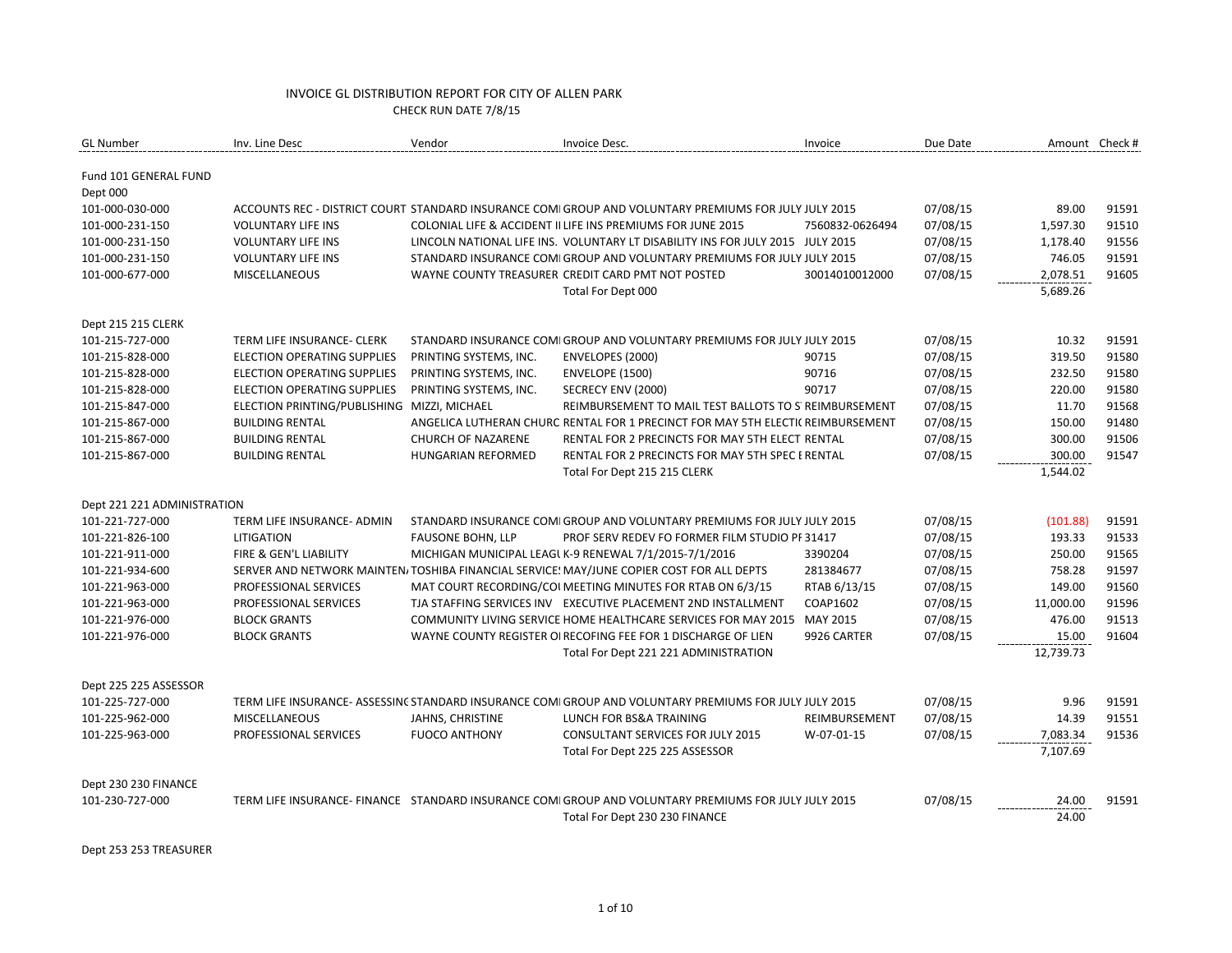| <b>GL Number</b>               | Inv. Line Desc                                        | Vendor                                       | Invoice Desc.                                                                                        | Invoice          | Due Date | Amount Check # |       |
|--------------------------------|-------------------------------------------------------|----------------------------------------------|------------------------------------------------------------------------------------------------------|------------------|----------|----------------|-------|
| 101-253-727-000                |                                                       |                                              | TERM LIFE INSURANCE-TREASURE STANDARD INSURANCE COMI GROUP AND VOLUNTARY PREMIUMS FOR JULY JULY 2015 |                  | 07/08/15 | 7.32           | 91591 |
| 101-253-728-000                | <b>OFFICE SUPPLIES</b>                                | PITNEY-BOWES                                 | <b>SUPPLIES INK REFILL</b>                                                                           | 493300           | 07/08/15 | 366.97         | 91578 |
| 101-253-985-000                | <b>CAPITAL LEASE</b>                                  | PITNEY-BOWES                                 | SERVICES FROM 5/30-6/30/15                                                                           | 1345165-JN15     | 07/08/15 | 490.79         | 91578 |
|                                |                                                       |                                              | Total For Dept 253 253 TREASURER                                                                     |                  |          | 865.08         |       |
| Dept 263 263 CITY HALL         |                                                       |                                              |                                                                                                      |                  |          |                |       |
| 101-263-853-000                | <b>TELEPHONE</b>                                      | AT&T                                         | SERV 6/10-7/9/15                                                                                     | 313928140106     | 07/08/15 | 1,785.97       | 91483 |
| 101-263-853-000                | <b>TELEPHONE</b>                                      | <b>AT &amp; T</b>                            | SERV 06/10-7/9/15                                                                                    | 313389129006     | 07/08/15 | 23.78          | 91483 |
| 101-263-853-000                | <b>TELEPHONE</b>                                      | <b>COMCAST</b>                               | SERVICES CITY HALL 6/22-7/21/15                                                                      | 06102243464029   | 07/08/15 | 262.35         | 91511 |
| 101-263-853-000                | <b>TELEPHONE</b>                                      | <b>BAND WIDTH</b>                            | SERVICES 7/1-7/31/15                                                                                 | 10414881         | 07/08/15 | 343.71         | 91487 |
| 101-263-920-000                | <b>UTILITIES</b>                                      | <b>DTE ENERGY</b>                            | SERVICE 5/12-6/9/15                                                                                  | 000094938        | 07/08/15 | 13,712.44      | 91528 |
| 101-263-931-000                | BUILDING MAINTENANCE- CITY HA SAM'S CLUB DIRECT       |                                              | SUPPLIES FOR VARIOUS DEPT 5/21-6/17/15                                                               | 0402519749089JUN | 07/08/15 | 145.12         | 91586 |
| 101-263-931-000                | <b>BUILDING MAINTENANCE</b>                           | ZEP SALES & SERVICE                          | <b>SUPPLIES</b>                                                                                      | 9001706261       | 07/08/15 | 87.95          | 91608 |
| 101-263-985-000                | CAPITAL OUTLAY-BUILDING LEASE ALLEN PARK EQUITIES LLC |                                              | <b>SERVICES FOR JUNE</b>                                                                             | CE022785         | 07/08/15 | 16,318.53      | 91477 |
| 101-263-985-000                | CAPITAL OUTLAY-BUILDING LEASE BMG                     |                                              | CLEANING DETAIL FOR NEW LOCATIONS                                                                    | 270              | 07/08/15 | 850.00         | 91491 |
| 101-263-985-000                | CAPITAL OUTLAY-BUILDING LEASE CDW GOVERNMENT, INC.    |                                              | SUPPLIES AND SERVICES RUCKER                                                                         | WD07112          | 07/08/15 | 1,703.09       | 91501 |
| 101-263-985-000                | CAPITAL OUTLAY-BUILDING LEASE CDW GOVERNMENT, INC.    |                                              | <b>SCANNER/RUCKER</b>                                                                                | WF11775          | 07/08/15 | 345.00         | 91501 |
| 101-263-985-000                | CAPITAL OUTLAY-BUILDING LEASE CENTIMARK               |                                              | MATERIAL AND LABOR ON UPDATES ON NEW (8000714044                                                     |                  | 07/08/15 | 667.84         | 91505 |
| 101-263-985-000                |                                                       |                                              | CAPITAL OUTLAY-BUILDING LEASE EXPERT HEATING & COOLING MNT AND REPAIRS ON SIX ROOFTOPS UNITS         | W15789           | 07/08/15 | 1,860.00       | 91532 |
| 101-263-985-000                | CAPITAL OUTLAY-BUILDING LEASE GRAINGER                |                                              | <b>PARTS</b>                                                                                         | 9754117795       | 07/08/15 | 131.76         | 91542 |
| 101-263-985-000                | CAPITAL OUTLAY-BUILDING LEASE GRAINGER                |                                              | <b>SUPPLIES CITY HALL</b>                                                                            | 9754117803       | 07/08/15 | 717.20         | 91542 |
| 101-263-985-000                | CAPITAL OUTLAY-BUILDING LEASE MICHIGAN.COM            |                                              | LABOR AND INSTALL OVERHEAD DOORS IN CITY 15068                                                       |                  | 07/08/15 | 4,891.85       | 91566 |
| 101-263-985-000                | CAPITAL OUTLAY-BUILDING LEASE SHERWIN WILLIAMS        |                                              | PAINT SUPPLIES FOR CITY HALL                                                                         | 0670-4           | 07/08/15 | 61.44          | 91588 |
| 101-263-985-000                | CAPITAL OUTLAY-BUILDING LEASE SIGN*A*RAMA             |                                              | BANNER FOR NEW CITY HALL QUOTE 3074                                                                  | 2534-BANNER      | 07/08/15 | 6,037.50       | 91589 |
| 101-263-985-000                | CAPITAL OUTLAY-BUILDING LEASE ALLEN PARK EQUITIES LLC |                                              | <b>SERVICES FOR JULY</b>                                                                             | CE022785         | 07/08/15 | 16,318.53      | 91477 |
|                                |                                                       |                                              | Total For Dept 263 263 CITY HALL                                                                     |                  |          | 66,264.06      |       |
| Dept 305 305 POLICE DEPARTMENT |                                                       |                                              |                                                                                                      |                  |          |                |       |
| 101-305-727-000                | TERM LIFE INSURANCE-POLICE                            |                                              | STANDARD INSURANCE COMI GROUP AND VOLUNTARY PREMIUMS FOR JULY JULY 2015                              |                  | 07/08/15 | 240.00         | 91591 |
| 101-305-728-000                | OFFICE SUPPLIES                                       | ASADOORIAN FAMILY PRINT SUPPLIES             |                                                                                                      | 13492            | 07/08/15 | 50.00          | 91482 |
| 101-305-729-000                | <b>K-9 SUPPLIES</b>                                   | PET SUPPLIES PLUS                            | <b>K-9 SUPPLIES</b>                                                                                  | 23407            | 07/08/15 | 49.48          | 91573 |
| 101-305-729-000                | <b>K-9 OPERATING COSTS</b>                            |                                              | SOUTHPOINTE VETERINARY VETERINARY SERV FOR POLICE DOG CLYDE                                          | 260718           | 07/08/15 | 40.00          | 91590 |
| 101-305-731-000                | <b>ORDINANCE EXPENSE</b>                              | <b>SAM'S CLUB DIRECT</b>                     | SUPPLIES FOR VARIOUS DEPT 5/21-6/17/15                                                               | 0402519749089JUN | 07/08/15 | 85.18          | 91586 |
| 101-305-757-000                | <b>OPERATING SUPPLIES</b>                             | <b>FEDEX</b>                                 | <b>MODEM SHIPPING</b>                                                                                | 5-059-58853      | 07/08/15 | 54.77          | 91534 |
| 101-305-761-000                | PRISONER BOARD                                        | <b>SAM'S CLUB DIRECT</b>                     | SUPPLIES FOR VARIOUS DEPT 5/21-6/17/15                                                               | 0402519749089JUN | 07/08/15 | 95.72          | 91586 |
| 101-305-761-000                | PRISONER BOARD                                        |                                              | WAYNE COUNTY - ACCTS. RECPRISONER HOUSING FOR MONTH OF FEB                                           | 279778           | 07/08/15 | 3,675.00       | 91601 |
| 101-305-761-000                | PRISONER BOARD                                        |                                              | WAYNE COUNTY - ACCTS. RECPRISONER HOUSING FOR MONTH OF JAN                                           | 279681           | 07/08/15 | 1,960.00       | 91602 |
| 101-305-805-000                | <b>VEHICLE TOWING</b>                                 | <b>CITY TOWING</b>                           | 69 VEHICLES TOWED BY POLICE 5/16-5/31/15 15/16-5/31/15                                               |                  | 07/08/15 | 6,570.00       | 91509 |
| 101-305-805-000                | <b>VEHICLE TOWING</b>                                 | <b>CITY TOWING</b>                           | <b>AUTO AUCTION HELP</b>                                                                             | 98340            | 07/08/15 | 200.00         | 91509 |
| 101-305-805-000                | <b>VEHICLE TOWING</b>                                 | <b>CITY TOWING</b>                           | 46 VEH TOWED BY POLICE 6/1-6/15-10 PERSOI 6/1-6/15/15                                                |                  | 07/08/15 | 4,720.00       | 91509 |
| 101-305-853-000                | <b>TELEPHONE</b>                                      | <b>AT &amp; T</b>                            | SERV 6/10-7/9/15                                                                                     | 313928169306     | 07/08/15 | 1,153.93       | 91483 |
| 101-305-853-000                | <b>TELEPHONE</b>                                      | <b>COMCAST CABLE</b>                         | INTERNET ACCESS FOR PATROL VEH 6/22-7/21, 06102189220014                                             |                  | 07/08/15 | 147.79         | 91512 |
| 101-305-931-000                | <b>BUILDING MAINTENANCE</b>                           | ADVANTAGE PEST CONTROL RAT SERVICES MAY 2015 |                                                                                                      | MAY 2015         | 07/08/15 | 400.00         | 91475 |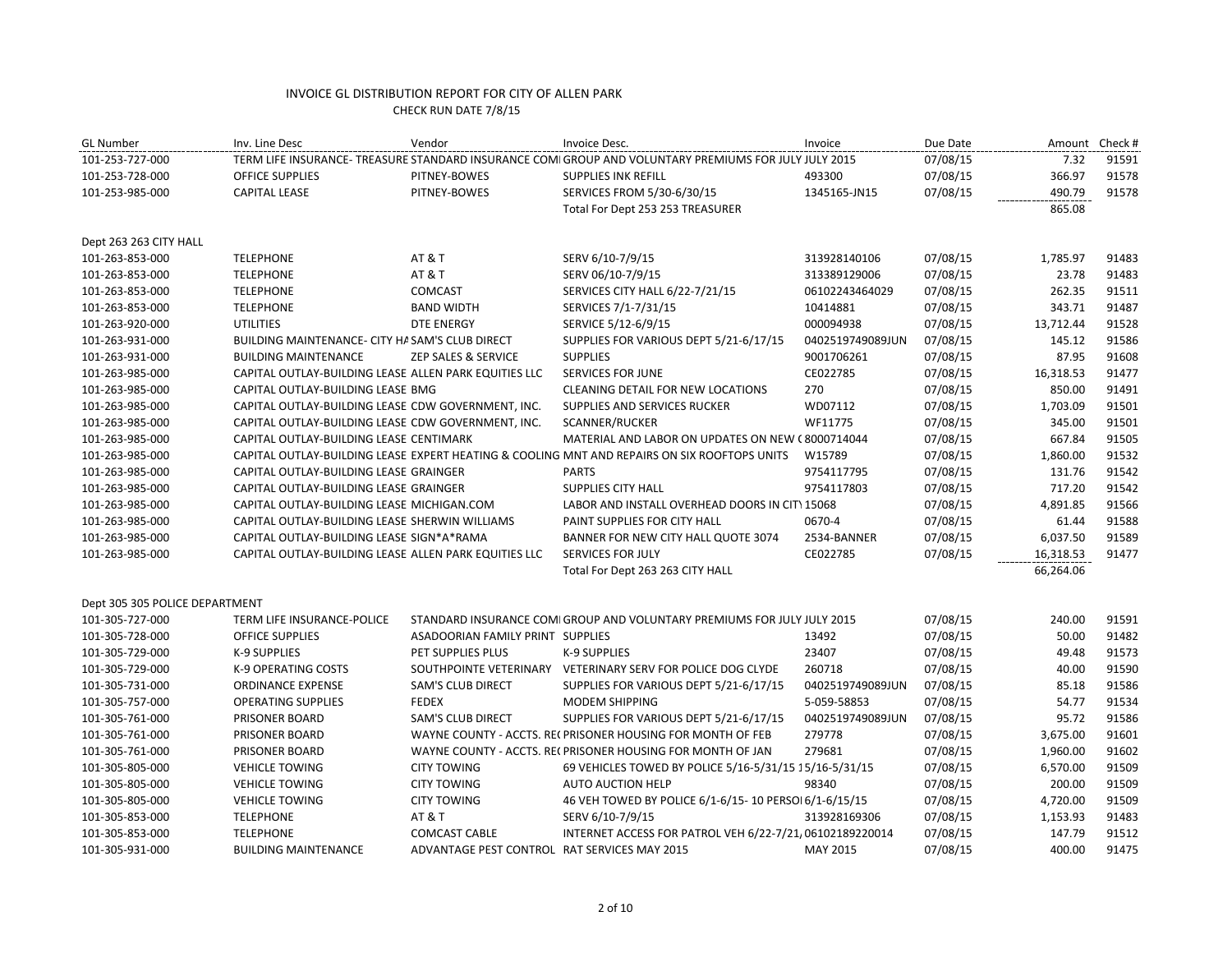| <b>GL Number</b>                          | Inv. Line Desc                                 | Vendor                                   | Invoice Desc.                                                             | Invoice          | Due Date | Amount Check # |       |
|-------------------------------------------|------------------------------------------------|------------------------------------------|---------------------------------------------------------------------------|------------------|----------|----------------|-------|
| 101-305-931-000                           | BUILDING MAINTENANCE-INV 721 CINTAS CORP.      |                                          | POLICE UNIFORMS FOR 5/1-5/31/15                                           | 72116861M        | 07/08/15 | 67.30          | 91507 |
| 101-305-931-000                           | BUILDING MAINTENANCE- POLICE SAM'S CLUB DIRECT |                                          | SUPPLIES FOR VARIOUS DEPT 5/21-6/17/15                                    | 0402519749089JUN | 07/08/15 | 59.94          | 91586 |
| 101-305-931-000                           | <b>BUILDING MAINTENANCE</b>                    | ZEP SALES & SERVICE                      | <b>SUPPLIES</b>                                                           | 9001706261       | 07/08/15 | 87.95          | 91608 |
| 101-305-962-000                           | <b>MISCELLANEOUS</b>                           | LAZUKA, STEPHEN                          | <b>GAS REIMBURSEMENT</b>                                                  | REIMBURSEMENT    | 07/08/15 | 26.00          | 91555 |
|                                           |                                                |                                          | Total For Dept 305 305 POLICE DEPARTMENT                                  |                  |          | 19,683.06      |       |
| Dept 340 340 FIRE DEPARTMENT              |                                                |                                          |                                                                           |                  |          |                |       |
| 101-340-727-000                           | TERM LIFE INSURANCE- FIRE                      |                                          | STANDARD INSURANCE COMI GROUP AND VOLUNTARY PREMIUMS FOR JULY JULY 2015   |                  | 07/08/15 | 144.00         | 91591 |
| 101-340-757-500                           | <b>RESCUE SUPPLIES</b>                         | ARROW INTERNATIONAL INC RESCUE SUPPLIES  |                                                                           | 93065405         | 07/08/15 | 872.08         | 91481 |
| 101-340-757-500                           | <b>RESCUE SUPPLIES</b>                         | BAKER'S GAS & WELDING SUI OXYGEN FOR EMS |                                                                           | 01347048         | 07/08/15 | 102.84         | 91486 |
| 101-340-853-000                           | <b>TELEPHONE-FIRE</b>                          | <b>VERIZON WIRELESS</b>                  | SERVICE 6/11-7-1015                                                       | 9747103654       | 07/08/15 | 70.04          | 91598 |
| 101-340-939-000                           | <b>VEHICLE MAINTENANCE</b>                     | CUMMINS BRIDGEWAY, LLC. VEHICLE MNT      |                                                                           | 006-95015        | 07/08/15 | 675.00         | 91514 |
| 101-340-939-000                           | <b>VEHICLE MAINTENANCE</b>                     | <b>GLENDALE AUTO VALUE</b>               | <b>PUMPS</b>                                                              | 359-86214        | 07/08/15 | 162.98         | 91538 |
| 101-340-939-000                           | <b>VEHICLE MAINTENANCE</b>                     | <b>GLENDALE AUTO VALUE</b>               | CREDIT ON PARTS FROM INV 86214                                            | CM359-86422      | 07/08/15 | (2.31)         | 91538 |
| 101-340-939-000                           | <b>VEHICLE MAINTENANCE</b>                     | <b>GLENDALE AUTO VALUE</b>               | PARTS FOR 2007 FORD EXPLORER                                              | 359-86210        | 07/08/15 | 104.69         | 91538 |
| 101-340-939-000                           | <b>VEHICLE MAINTENANCE</b>                     | <b>GLENDALE AUTO VALUE</b>               | <b>PARTS FOR 2015 F450</b>                                                | 359-85971        | 07/08/15 | 273.34         | 91538 |
| 101-340-939-000                           | <b>VEHICLE MAINTENANCE</b>                     | <b>GLENDALE AUTO VALUE</b>               | <b>PARTS</b>                                                              | 359-86043        | 07/08/15 | 136.36         | 91538 |
| 101-340-939-000                           | <b>VEHICLE MAINTENANCE</b>                     | <b>HALT FIRE</b>                         | <b>VEHICLE MNT LADDER 1</b>                                               | S0067596         | 07/08/15 | 169.00         | 91545 |
| 101-340-939-000                           | <b>VEHICLE MAINTENANCE</b>                     | <b>HALT FIRE</b>                         | <b>VEHICLE MNT ENGINE 2</b>                                               | S0067610         | 07/08/15 | 89.00          | 91545 |
|                                           |                                                |                                          | Total For Dept 340 340 FIRE DEPARTMENT                                    |                  |          | 2,797.02       |       |
| Dept 445 445 DEPARTMENT OF PUBLIC SERVICE |                                                |                                          |                                                                           |                  |          |                |       |
| 101-445-727-000                           | TERM LIFE INSURANCE- DPS                       |                                          | STANDARD INSURANCE COMI GROUP AND VOLUNTARY PREMIUMS FOR JULY JULY 2015   |                  | 07/08/15 | 60.00          | 91591 |
| 101-445-757-000                           | <b>OPERATING SUPPLIES</b>                      | PETTY CASH - D.P.S.                      | REIMBURSEMENT FOR DPS PETTY CASH                                          | REIMBURSEMENT    | 07/08/15 | 9.00           | 91574 |
| 101-445-768-000                           | UNIFORMS- 721680879                            | CINTAS CORP.                             | PUBLIC SERV UNIFORMS FOR MAY 5/1-5/31/15 72116811MAY                      |                  | 07/08/15 | 366.60         | 91507 |
| 101-445-768-000                           | UNIFORMS- INV 721680880                        | CINTAS CORP.                             | GARAGE UNIFORMS FOR 5/1-5/31/15                                           | 72116831MAY      | 07/08/15 | 240.04         | 91507 |
| 101-445-853-000                           | <b>TELEPHONE</b>                               | AT&T                                     | SERV 6/10-7/9/15                                                          | 313928416606     | 07/08/15 | 29.39          | 91483 |
| 101-445-926-000                           | <b>STREET LIGHTING</b>                         | <b>DTE ENERGY</b>                        | SERVICE 5/6-6/5/15                                                        | 000238386        | 07/08/15 | 244.62         | 91528 |
| 101-445-939-000                           | <b>VEHICLE MAINTENANCE</b>                     | <b>GLENDALE AUTO VALUE</b>               | <b>PARTS</b>                                                              | 359-86528        | 07/08/15 | 114.99         | 91538 |
| 101-445-939-000                           | <b>VEHICLE MAINTENANCE</b>                     | <b>GLENDALE AUTO VALUE</b>               | PARTS FOR 2007 FORD                                                       | 359-86511        | 07/08/15 | 114.99         | 91538 |
| 101-445-939-000                           | <b>VEHICLE MAINTENANCE</b>                     | <b>GLENDALE AUTO VALUE</b>               | CREDIT ON RET TO PTS FROM INV 86511                                       | CM359-86521      | 07/08/15 | (114.99)       | 91538 |
| 101-445-939-000                           | <b>VEHICLE MAINTENANCE</b>                     | <b>GLENDALE AUTO VALUE</b>               | PARTS FOR 2007 FORD                                                       | 359-86439        | 07/08/15 | 310.99         | 91538 |
| 101-445-939-000                           | <b>VEHICLE MAINTENANCE</b>                     | <b>GLENDALE AUTO VALUE</b>               | <b>PARTS</b>                                                              | 359-85091        | 07/08/15 | 21.49          | 91538 |
| 101-445-939-000                           | <b>VEHICLE MAINTENANCE</b>                     | <b>GLENDALE AUTO VALUE</b>               | <b>PARTS</b>                                                              | 359-85153        | 07/08/15 | 107.45         | 91538 |
| 101-445-939-000                           | <b>VEHICLE MAINTENANCE</b>                     | <b>GLENDALE AUTO VALUE</b>               | <b>PARTS</b>                                                              | 359-84979        | 07/08/15 | 12.36          | 91538 |
| 101-445-939-000                           | <b>VEHICLE MAINTENANCE</b>                     | <b>GRAINGER</b>                          | <b>PARTS</b>                                                              | 9755190833       | 07/08/15 | 31.85          | 91542 |
| 101-445-939-000                           | <b>VEHICLE MAINTENANCE</b>                     | <b>MICHIGAN CAT</b>                      | PARTS SEBU8720                                                            | PD5347351        | 07/08/15 | 55.13          | 91563 |
| 101-445-939-000                           | <b>VEHICLE MAINTENANCE</b>                     | <b>VILLAGE FORD</b>                      | <b>PARTS</b>                                                              | 132262           | 07/08/15 | 40.62          | 91599 |
| 101-445-939-000                           | <b>VEHICLE MAINTENANCE</b>                     | <b>VILLAGE FORD</b>                      | <b>CREDIT ON RET PARTS-TUBE</b>                                           | CM128875         | 07/08/15 | (73.39)        | 91599 |
| 101-445-939-000                           | <b>VEHICLE MAINTENANCE</b>                     | <b>VILLAGE FORD</b>                      | <b>SUPPLIES ON TUBES</b>                                                  | 128875           | 07/08/15 | 142.37         | 91599 |
| 101-445-939-000                           | <b>VEHICLE MAINTENANCE</b>                     | WILLIAM F. SELL & SON                    | <b>SUPPLIES</b>                                                           | 168727           | 07/08/15 | 709.16         | 91606 |
| 101-445-939-000                           | <b>VEHICLE MAINTENANCE</b>                     | WILLIAM F. SELL & SON                    | <b>SUPPLIES</b>                                                           | 170793           | 07/08/15 | 29.66          | 91606 |
| 101-445-962-000                           | <b>MISCELLANEOUS</b>                           |                                          | AMERICAN PUBLIC WORK AS! 2015 ANNUEAL BOAT CRUISE AND LUNCH AUG BOAT SHOW |                  | 07/08/15 | 60.00          | 91479 |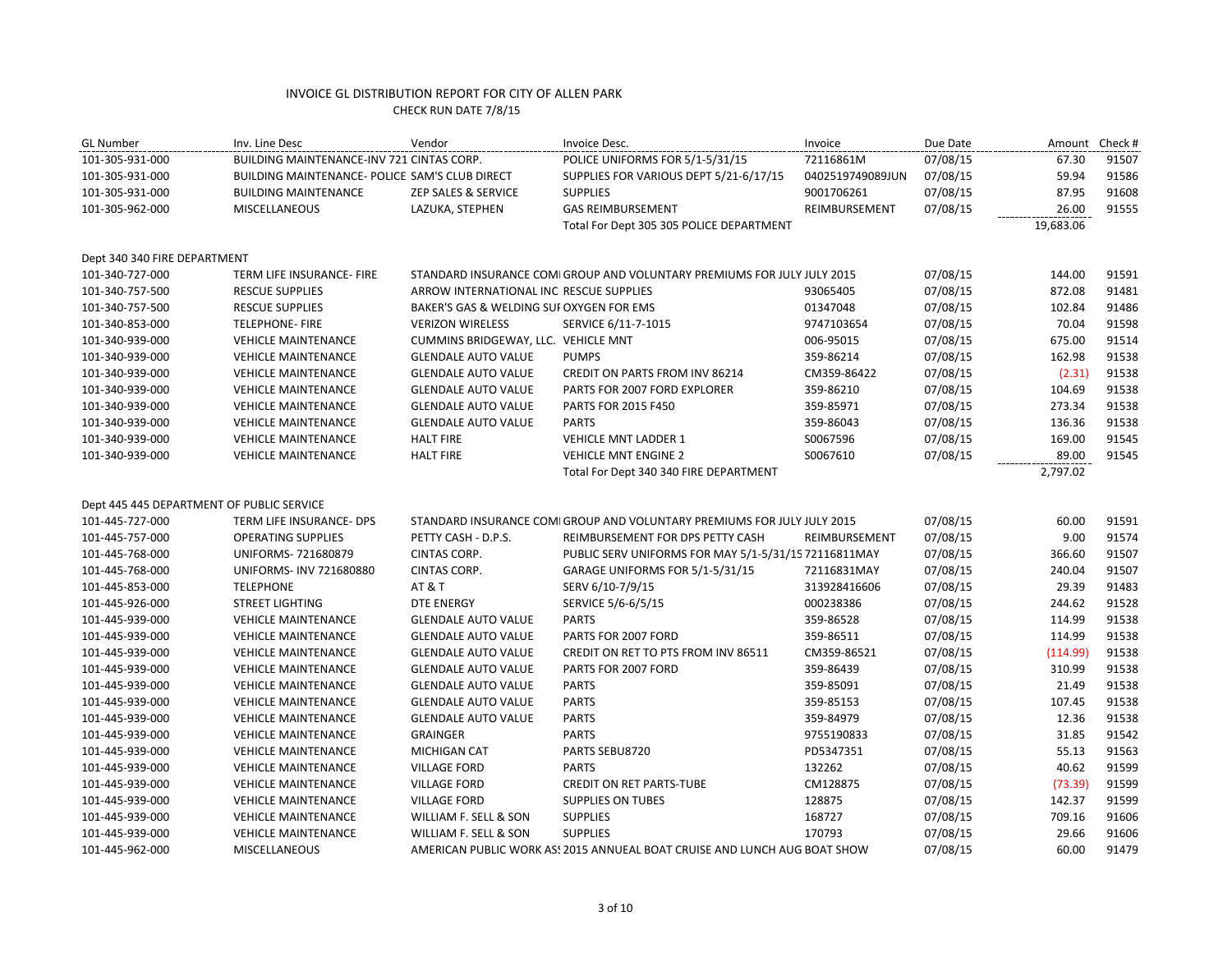| <b>GL Number</b>                | Inv. Line Desc                                                       | Vendor                                               | Invoice Desc.                                                                                               | Invoice          | Due Date | Amount Check # |       |
|---------------------------------|----------------------------------------------------------------------|------------------------------------------------------|-------------------------------------------------------------------------------------------------------------|------------------|----------|----------------|-------|
| 101-445-962-000                 | MISCELLANEOUS-LAB D DESCHAN MIDWEST MEDICAL CENTER VACCINES AND BATS |                                                      |                                                                                                             | 76923            | 07/08/15 | 285.00         | 91567 |
| 101-445-962-000                 | <b>MISCELLANEOUS</b>                                                 | PETTY CASH - D.P.S.                                  | REIMBURSEMENT FOR DPS PETTY CASH                                                                            | REIMBURSEMENT    | 07/08/15 | 3.95           | 91574 |
|                                 |                                                                      |                                                      | Total For Dept 445 445 DEPARTMENT OF PUBLIC SERVICE                                                         |                  |          | 2,801.28       |       |
| Dept 707 707 PARKS & REC        |                                                                      |                                                      |                                                                                                             |                  |          |                |       |
| 101-707-727-000                 |                                                                      |                                                      | TERM LIFE INSURANCE- PRK/REC STANDARD INSURANCE COMI GROUP AND VOLUNTARY PREMIUMS FOR JULY JULY 2015        |                  | 07/08/15 | 11.76          | 91591 |
| 101-707-783-000                 | <b>PARK SUPPLIES</b>                                                 |                                                      | PETTY CASH - PARKS & REC. REIMBURSEMENTS FOR PARKS AND REC                                                  | REIMBURSEMENT    | 07/08/15 | 105.13         | 91576 |
| 101-707-784-000                 | <b>PARK SERVICES</b>                                                 |                                                      | PETTY CASH - PARKS & REC. REIMBURSEMENTS FOR PARKS AND REC                                                  | REIMBURSEMENT    | 07/08/15 | 14.25          | 91576 |
| 101-707-784-000                 | <b>PARK SERVICES</b>                                                 | <b>QUINT PLUMBING HEATING I MILLWARD PARK REPAIR</b> |                                                                                                             | 43588            | 07/08/15 | 1,776.43       | 91581 |
| 101-707-784-000                 | <b>PARK SERVICES</b>                                                 |                                                      | BOBS SANITATION SERV INC RENTIME RESTROOM 7/1-7/28/15                                                       | 102593           | 07/08/15 | 95.00          | 91492 |
| 101-707-853-000                 | <b>TELEPHONE</b>                                                     | <b>AT &amp; T</b>                                    | SERV 6/10-7/9/15                                                                                            | 313928830306     | 07/08/15 | 44.64          | 91483 |
| 101-707-920-000                 | <b>UTILITIES</b>                                                     | DTE ENERGY                                           | SERVICES 5/5-6/5/15 6615 ROOSEVELT                                                                          | 194036500296     | 07/08/15 | 72.28          | 91526 |
| 101-707-920-000                 | <b>UTILITIES</b>                                                     | DTE ENERGY                                           | SERVICES 5/13-6/11/15 6295 WINONA                                                                           | 194036500362     | 07/08/15 | 40.50          | 91526 |
| 101-707-920-000                 | <b>UTILITIES</b>                                                     | <b>DTE ENERGY</b>                                    | SERVICE 5/27-6/24/15 7420 QUANDT AVE                                                                        | 194036500289     | 07/08/15 | 29.28          | 91526 |
| 101-707-939-000                 | <b>VEHICLE MAINTENANCE</b>                                           | <b>GLENDALE AUTO VALUE</b>                           | PARTS FOR WHITE DUMP TRK                                                                                    | 359-86522        | 07/08/15 | 114.10         | 91538 |
| 101-707-939-000                 | <b>VEHICLE MAINTENANCE</b>                                           | <b>GLENDALE AUTO VALUE</b>                           | PARTS FOR 2000 FORD                                                                                         | 359-86150        | 07/08/15 | 48.38          | 91538 |
| 101-707-939-000                 | <b>VEHICLE MAINTENANCE</b>                                           | <b>BELLE TIRE DISTRIBUTORS</b>                       | ANGLE ALIGNMENT                                                                                             | 26372085         | 07/08/15 | 55.00          | 91488 |
| 101-707-939-000                 | <b>VEHICLE MAINTENANCE</b>                                           | <b>GLENDALE AUTO VALUE</b>                           | PARTS FOR 2001 FORD VAN                                                                                     | 359-86651        | 07/08/15 | 204.34         | 91538 |
| 101-707-939-000                 | <b>VEHICLE MAINTENANCE</b>                                           | <b>GLENDALE AUTO VALUE</b>                           | <b>CREDIT ON PARTS FROM INV 86648</b>                                                                       | CM359-86655      | 07/08/15 | (274.34)       | 91538 |
| 101-707-939-000                 | <b>VEHICLE MAINTENANCE</b>                                           | <b>GLENDALE AUTO VALUE</b>                           | PARTS FOR 2001 FORD VAN                                                                                     | 359-86648        | 07/08/15 | 455.68         | 91538 |
| 101-707-939-000                 | <b>VEHICLE MAINTENANCE</b>                                           | <b>VILLAGE FORD</b>                                  | <b>PARTS</b>                                                                                                | 132566           | 07/08/15 | 80.47          | 91599 |
| 101-707-985-000                 | <b>CAPITAL OUTLAY</b>                                                |                                                      | HOME IMPROVEMENT SOLUT RE-ROOF TO CODE AT CUNNINGHAM PARK                                                   | 00872            | 07/08/15 | 7,200.00       | 91546 |
|                                 |                                                                      |                                                      | Total For Dept 707 707 PARKS & REC                                                                          |                  |          | 10,072.90      |       |
|                                 |                                                                      |                                                      |                                                                                                             |                  |          |                |       |
| Dept 751 751 COMMUNITY CENTER   |                                                                      |                                                      |                                                                                                             |                  |          |                |       |
| 101-751-816-000                 | PROF. SERV. - OTHER                                                  |                                                      | PETTY CASH - PARKS & REC. REIMBURSEMENTS FOR PARKS AND REC                                                  | REIMBURSEMENT    | 07/08/15 | 7.67           | 91576 |
| 101-751-920-000                 | <b>UTILITIES</b>                                                     | <b>DTE ENERGY</b>                                    | SERVICE 05/12-6/9/15                                                                                        | 000284315        | 07/08/15 | 7,039.85       | 91528 |
| 101-751-931-000                 | <b>BUILDING MAINTENANCE</b>                                          | NETWORK SERVICES COMP SUPPLIES                       |                                                                                                             | 6319460-01       | 07/08/15 | 96.31          | 91570 |
| 101-751-931-000                 | <b>BUILDING MAINTENANCE</b>                                          | NETWORK SERVICES COMP                                | <b>SUPPLIES</b>                                                                                             | 6327297-00       | 07/08/15 | 10.56          | 91570 |
| 101-751-931-000                 | <b>BUILDING MAINTENANCE</b>                                          | NETWORK SERVICES COMP                                | <b>PARTS</b>                                                                                                | 6319460-00       | 07/08/15 | 186.28         | 91570 |
| 101-751-931-000                 | <b>BUILDING MAINTENANCE</b>                                          | PETTY CASH - PARKS & REC.                            | REIMBURSEMENTS FOR PARKS AND REC                                                                            | REIMBURSEMENT    | 07/08/15 | 88.85          | 91576 |
| 101-751-931-000                 | BUILDING MAINTENANCE- COMM SAM'S CLUB DIRECT                         |                                                      | SUPPLIES FOR VARIOUS DEPT 5/21-6/17/15                                                                      | 0402519749089JUN | 07/08/15 | 46.48          | 91586 |
| 101-751-931-000                 | <b>BUILDING MAINTENANCE</b>                                          | OTIS ELEVATOR CO.                                    | SERVICE PLAN FOR ELEV 7/1-6/30/16                                                                           | CVD05454715      | 07/08/15 | 3,155.64       | 91572 |
| 101-751-934-000                 | <b>EQUIPMENT MAINTENANCE</b>                                         | SERV-ICE REFRIGERATION, IN SERV CALL COMPRESSOR #2   |                                                                                                             | 6305             | 07/08/15 | 675.00         | 91587 |
| 101-751-985-000                 | <b>CAPITAL OUTLAY</b>                                                | ALL-PRO EXERCISE, INC.                               | <b>CREDIT SERVICES</b>                                                                                      | 78453            | 07/08/15 | (33.40)        | 91476 |
| 101-751-985-000                 | CAPITAL OUTLAY                                                       | SERV-ICE REFRIGERATION, IN PARTS                     |                                                                                                             | AP050515         | 07/08/15 | 1,378.14       | 91587 |
| 101-751-985-000                 |                                                                      |                                                      | CAPITAL OUTLAY- REM BAL 9888.0 SERV-ICE REFRIGERATION, IN COMP MNT PER QUOTE ON 5/13/15- PARTIAL I AP062915 |                  | 07/08/15 | 10,000.00      | 91587 |
| 101-751-985-000                 | CAPITAL OUTLAY                                                       | ALL-PRO EXERCISE, INC.                               | RECONDITIONED RECUMBENT MACHINE                                                                             | 151254           | 07/08/15 | 1,395.00       | 91476 |
|                                 |                                                                      |                                                      | Total For Dept 751 751 COMMUNITY CENTER                                                                     |                  |          | 24,046.38      |       |
| Dept 864 864 RETIREE HEALTHCARE |                                                                      |                                                      |                                                                                                             |                  |          |                |       |
| 101-864-716-000                 | <b>MEDICAL-RETIREES</b>                                              | BLUE CROSS/BLUE SHIELD                               | PREMIUMS FOR ACTIVE/NON MEDICARE RET JUJULY 2015                                                            |                  | 07/08/15 | 197,674.92     | 91490 |
| 101-864-727-000                 |                                                                      |                                                      | TERM LIFE INSURANCE-RETIREES STANDARD INSURANCE COMI GROUP AND VOLUNTARY PREMIUMS FOR JULY JULY 2015        |                  | 07/08/15 | 2,874.70       | 91591 |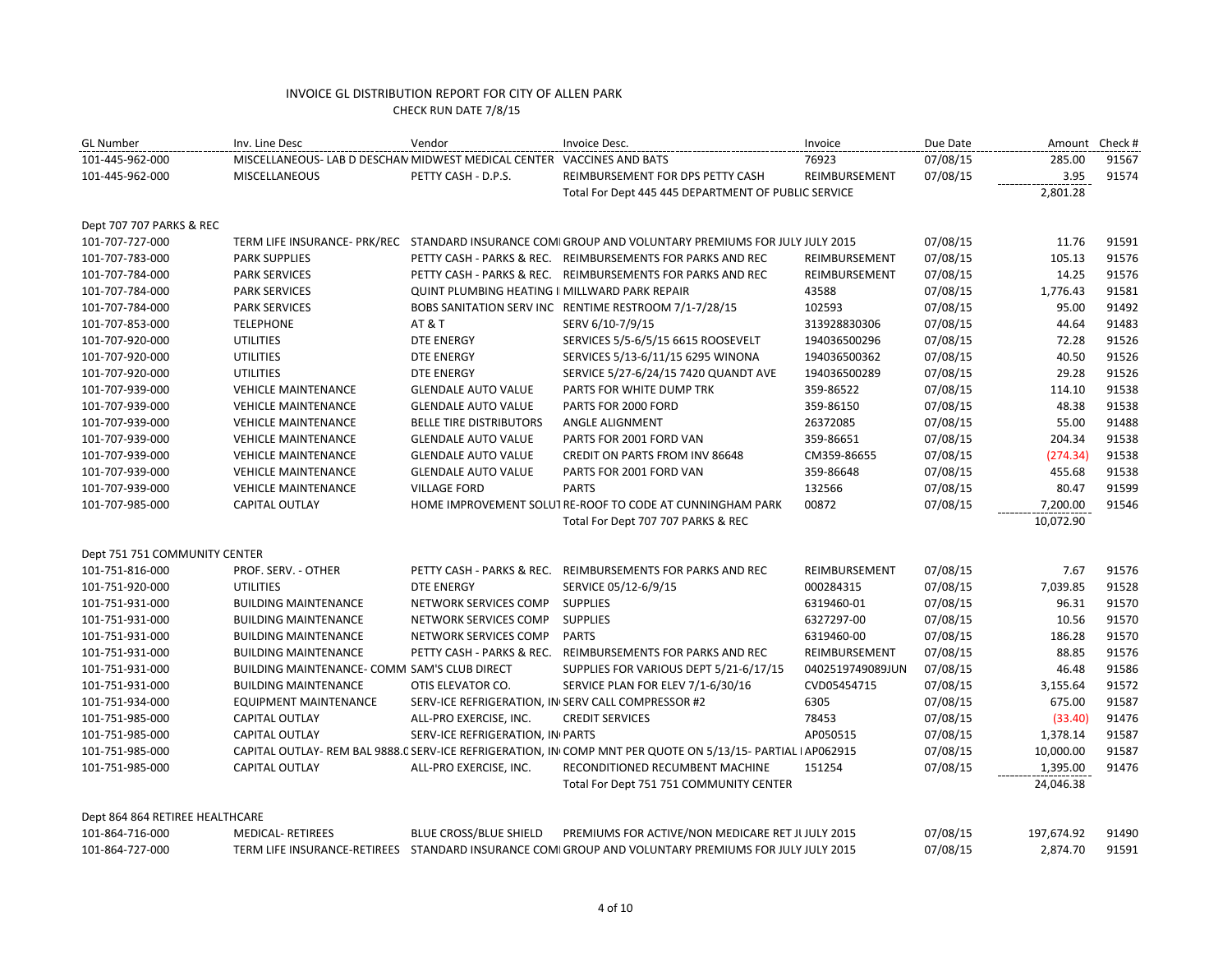| <b>GL Number</b>                                              | Inv. Line Desc                                                                       | Vendor                                           | Invoice Desc.                                                                                       | Invoice        | Due Date | Amount Check # |       |
|---------------------------------------------------------------|--------------------------------------------------------------------------------------|--------------------------------------------------|-----------------------------------------------------------------------------------------------------|----------------|----------|----------------|-------|
|                                                               |                                                                                      |                                                  | Total For Dept 864 864 RETIREE HEALTHCARE                                                           |                |          | 200,549.62     |       |
|                                                               |                                                                                      |                                                  | Total For Fund 101 GENERAL FUND                                                                     |                |          | 354,184.10     |       |
| Fund 202 MAJOR STREET FUND<br>Dept 475 475 TRAFFIC SERVICES   |                                                                                      |                                                  |                                                                                                     |                |          |                |       |
| 202-475-703-050                                               | INTERFUND LABOR/EQUIP - TRAFF MICHIGAN DEPT. OF TRANSPI SIGNAL ENERGY 1/1/15-3/31/15 |                                                  |                                                                                                     | SE377787       | 07/08/15 | 113.64         | 91564 |
| 202-475-801-210                                               | PROF'L SERVICES - WAYNE COUNT GRAND TRUNK WESTERN                                    |                                                  | MI SIGNAL & GATES ON SIGNAL TRK 5/1/15-4/: 91131838                                                 |                | 07/08/15 | 1,978.00       | 91544 |
|                                                               |                                                                                      |                                                  | Total For Dept 475 475 TRAFFIC SERVICES                                                             |                |          | 2,091.64       |       |
| Dept 479 PRESERVATION - STREETS                               |                                                                                      |                                                  |                                                                                                     |                |          |                |       |
| 202-479-757-000                                               | <b>OPERATING SUPPLIES</b>                                                            | CADILLAC ASPHALT LLC                             | <b>COLD MIX</b>                                                                                     | 273505         | 07/08/15 | 918.00         | 91498 |
| 202-479-801-205                                               | PROF'L SERVICES -                                                                    | WAYNE COUNTY - ACCTS. RECTRAFFIC SIGNAL MNT 4/15 |                                                                                                     | 279813         | 07/08/15 | 2,450.34       | 91603 |
|                                                               |                                                                                      |                                                  | Total For Dept 479 PRESERVATION - STREETS                                                           |                |          | 3,368.34       |       |
|                                                               |                                                                                      |                                                  | Total For Fund 202 MAJOR STREET FUND                                                                |                |          | 5,459.98       |       |
| Fund 203 LOCAL STREET FUND<br>Dept 479 PRESERVATION - STREETS |                                                                                      |                                                  |                                                                                                     |                |          |                |       |
| 203-479-757-000                                               | <b>OPERATING SUPPLIES</b>                                                            | CADILLAC ASPHALT LLC                             | <b>COLD MIX</b>                                                                                     | 273505         | 07/08/15 | 918.00         | 91498 |
| 203-479-801-205                                               | PROF'L SERVICES - PRESERVATION BUCCILLI GROUP, LLC                                   |                                                  | <b>INSPECTION SERV R TOLLIVER/ANDREW HASS 5 1146</b>                                                |                | 07/08/15 | 3,024.00       | 91497 |
| 203-479-801-205                                               | PROF'L SERVICES - PRESERVATION BUCCILLI GROUP, LLC                                   |                                                  | INSPECTION SERVICE A HASS/RO TOLLIVER 6/8-1169                                                      |                | 07/08/15 | 4,077.00       | 91497 |
| 203-479-801-205                                               | PROF'L SERVICES - PRESERVATION BUCCILLI GROUP, LLC                                   |                                                  | INSPECTION SERVIVE A HASS/R TOLLIVER 6/1-6 1162                                                     |                | 07/08/15 | 4,158.00       | 91497 |
| 203-479-801-205                                               |                                                                                      |                                                  | PROF'L SERVICES - PRESERVATION DOMINIC GAGLIO CONSTRUC REM/REP CONC 8" PAVEMENT ADJUST STRUCT 11257 |                | 07/08/15 | 61,626.40      | 91524 |
| 203-479-801-205                                               |                                                                                      |                                                  | PROF'L SERVICES - PRESERVATION DOMINIC GAGLIO CONSTRUC REM/REP CONCRETE PAVEMENT#7                  | 11255          | 07/08/15 | 61,626.40      | 91524 |
|                                                               |                                                                                      |                                                  | Total For Dept 479 PRESERVATION - STREETS                                                           |                |          | 135,429.80     |       |
|                                                               |                                                                                      |                                                  | Total For Fund 203 LOCAL STREET FUND                                                                |                |          | 135,429.80     |       |
| Fund 226 RUBBISH FUND<br>Dept 450 450 RUBBISH                 |                                                                                      |                                                  |                                                                                                     |                |          |                |       |
| 226-450-817-000                                               | <b>WASTE DISPOSAL</b>                                                                | <b>REPUBLIC SERVICES</b>                         | RESIDENTIAL SERVICES 5/1-5/31/15                                                                    | 0241-002801183 | 07/08/15 | 116,835.00     | 91582 |
| 226-450-819-000                                               | <b>WASTE DISPOSAL</b>                                                                | RIVERVIEW, CITY OF                               | MUNICIPAL COMPACT MONTH OF APRIL 2015 74420                                                         |                | 07/08/15 | 18,023.03      | 91584 |
|                                                               |                                                                                      |                                                  | Total For Dept 450 450 RUBBISH                                                                      |                |          | 134,858.03     |       |
|                                                               |                                                                                      |                                                  | Total For Fund 226 RUBBISH FUND                                                                     |                |          | 134,858.03     |       |
| Fund 249 BUILDING FUND                                        |                                                                                      |                                                  |                                                                                                     |                |          |                |       |
| Dept 000                                                      |                                                                                      |                                                  |                                                                                                     |                |          |                |       |
| 249-000-607-000                                               | <b>FEES REVENUE</b>                                                                  | DES MOINES STAMP MFG. CC HEAVY DUTY STAMPER      |                                                                                                     | 1044942        | 07/08/15 | 55.00          | 91518 |
|                                                               |                                                                                      |                                                  | Total For Dept 000                                                                                  |                |          | 55.00          |       |
|                                                               |                                                                                      |                                                  |                                                                                                     |                |          |                |       |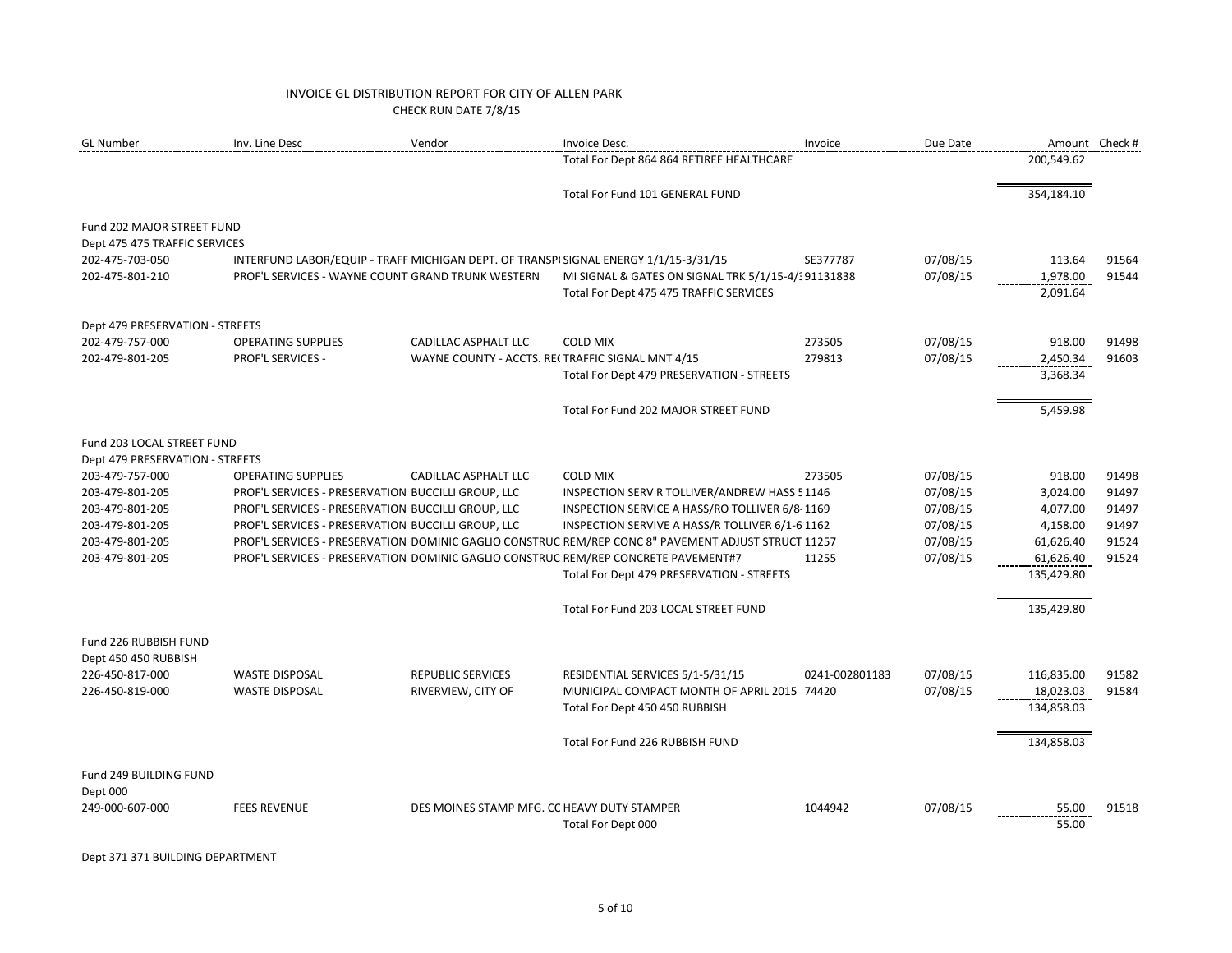| <b>GL Number</b>                   | Inv. Line Desc                                                      | Vendor                                          | Invoice Desc.                                                                             | Invoice                | Due Date | Amount Check # |       |
|------------------------------------|---------------------------------------------------------------------|-------------------------------------------------|-------------------------------------------------------------------------------------------|------------------------|----------|----------------|-------|
| 249-371-717-000                    | LIFE INSURANCE- BLDG                                                |                                                 | STANDARD INSURANCE COMI GROUP AND VOLUNTARY PREMIUMS FOR JULY JULY 2015                   |                        | 07/08/15 | 28.08          | 91591 |
| 249-371-728-000                    | <b>OFFICE SUPPLIES</b>                                              | ASADOORIAN FAMILY PRINT BLDG CARD FOR BLDG DEPT |                                                                                           | 13538                  | 07/08/15 | 221.00         | 91482 |
| 249-371-822-500                    | ELECTRICAL INSPECTIONS                                              | CARY, KENNETH                                   | MAY 2015 ELEC INSPECTIONS                                                                 | <b>MAY INSPECTIONS</b> | 07/08/15 | 80.00          | 91500 |
| 249-371-934-000                    | EQUIPMENT MAINTENANCE- TABL VERIZON WIRELESS                        |                                                 | SERVICE 6/11-7-1015                                                                       | 9747103654             | 07/08/15 | 172.42         | 91598 |
| 249-371-946-000                    | EQUIPMENT LEASE-BLDG DEPT                                           |                                                 | TOSHIBA FINANCIAL SERVICE: MAY/JUNE COPIER COST FOR ALL DEPTS                             | 281384677              | 07/08/15 | 161.97         | 91597 |
|                                    |                                                                     |                                                 | Total For Dept 371 371 BUILDING DEPARTMENT                                                |                        |          | 663.47         |       |
|                                    |                                                                     |                                                 | Total For Fund 249 BUILDING FUND                                                          |                        |          | 718.47         |       |
| Fund 250 DDA OPERATING             |                                                                     |                                                 |                                                                                           |                        |          |                |       |
| Dept 000                           |                                                                     |                                                 |                                                                                           |                        |          |                |       |
| 250-000-931-000                    | <b>BUILDING MAINTENANCE</b>                                         | WISNIEWSKI, ANTONIA                             | DDA OFFICE CLEANING 6/14-6/28/15                                                          | $6/14 - 6/28/15$       | 07/08/15 | 60.00          | 91607 |
| 250-000-931-000                    | <b>BUILDING MAINTENANCE</b>                                         |                                                 | CEE-CLEAN WINDOW CLEANI WINDOW CLEANING JULY 1ST                                          | 90562                  | 07/08/15 | 20.00          | 91502 |
| 250-000-942-000                    | <b>RENT</b>                                                         | <b>JO NICK PROPERTIERS LLC</b>                  | DDA ONE YEAR OFFICE RENT                                                                  | 144                    | 07/08/15 | 9,600.00       | 91552 |
| 250-000-960-000                    | MARKETING/PROMOTIONS                                                |                                                 | BRENDEL'S SEPTIC TANK SER\ FM PORTABLE TOILET 6/4-7/25/15                                 | 107164                 | 07/08/15 | 195.00         | 91493 |
| 250-000-960-000                    | MARKETING/PROMOTIONS                                                | <b>KEY AWARDS</b>                               | <b>SHOW PLAQUES&amp; TROPHIES</b>                                                         | 1687A                  | 07/08/15 | 720.00         | 91554 |
| 250-000-962-000                    | <b>MISCELLANEOUS</b>                                                |                                                 | DOWNRIVER PEST CONTROL RAT ABATEMENT ON QUANDT ALLEY                                      | MAY 2015               | 07/08/15 | 260.00         | 91525 |
| 250-000-962-000                    | <b>MISCELLANEOUS</b>                                                | <b>LIVING LAB</b>                               | PARK AVE PLANTING PLAN                                                                    | APD0001.4              | 07/08/15 | 500.00         | 91557 |
| 250-000-962-000                    | <b>MISCELLANEOUS</b>                                                | STUART LEVE, INC                                | 6 RED TWIG DOGWOOD IN AUTO PLANTER                                                        | 36124                  | 07/08/15 | 270.00         | 91593 |
| 250-000-975-000                    | <b>DESIGN COMMITTEE</b>                                             |                                                 | DISCOVER CHIROPRACTIC HE <sub>/</sub> REIMBURSE TO REMOVE AND REPLACE AWNIN REIMBURSEMENT |                        | 07/08/15 | 2,781.35       | 91523 |
| 250-000-985-000                    | <b>CAPITAL OUTLAY</b>                                               |                                                 | LUKAS AND SONS ENTERPRISI ALLEY MAINTENANCE FOR 2015                                      | ALLEY MNT 2015         | 07/08/15 | 20,000.00      | 91559 |
|                                    |                                                                     |                                                 | Total For Dept 000                                                                        |                        |          | 34,406.35      |       |
|                                    |                                                                     |                                                 | Total For Fund 250 DDA OPERATING                                                          |                        |          | 34,406.35      |       |
| Fund 265 DRUG FORFEITURE - FEDERAL |                                                                     |                                                 |                                                                                           |                        |          |                |       |
| Dept 000                           |                                                                     |                                                 |                                                                                           |                        |          |                |       |
| 265-000-939-000                    | <b>VEHICLE MAINTENANCE</b>                                          | <b>GLENDALE AUTO VALUE</b>                      | <b>PUMPS</b>                                                                              | 359-86214              | 07/08/15 | 162.99         | 91538 |
| 265-000-939-000                    | <b>VEHICLE MAINTENANCE</b>                                          | <b>GLENDALE AUTO VALUE</b>                      | CREDIT ON PARTS FROM INV 86214                                                            | CM359-86422            | 07/08/15 | (2.32)         | 91538 |
| 265-000-939-000                    | <b>VEHICLE MAINTENANCE</b>                                          | <b>GLENDALE AUTO VALUE</b>                      | PARTS FOR 2009 FORD ESCAPE                                                                | 359-86272              | 07/08/15 | 88.73          | 91538 |
| 265-000-939-000                    | <b>VEHICLE MAINTENANCE</b>                                          | <b>GLENDALE AUTO VALUE</b>                      | <b>PARTS</b>                                                                              | 359-85030              | 07/08/15 | 11.16          | 91538 |
| 265-000-985-000                    | <b>VEHICLES</b>                                                     | <b>CYNERGY</b>                                  | EQUIPMENT AND INSTALL ON FOR INTERCEPT(18259                                              |                        | 07/08/15 | 8,224.91       | 91515 |
|                                    |                                                                     |                                                 | Total For Dept 000                                                                        |                        |          | 8,485.47       |       |
|                                    |                                                                     |                                                 | Total For Fund 265 DRUG FORFEITURE - FEDERAL                                              |                        |          | 8,485.47       |       |
| Fund 266 DRUG FORFEITURE - STATE   |                                                                     |                                                 |                                                                                           |                        |          |                |       |
| Dept 000                           |                                                                     |                                                 |                                                                                           |                        |          |                |       |
| 266-000-657-000                    | FORFEITED MONIES-STATE&LOCAL PRECISION LOCKER COMPAN' PISTOL LOCKER |                                                 |                                                                                           | 3882                   | 07/08/15 | 431.38         | 91579 |
|                                    |                                                                     |                                                 | Total For Dept 000                                                                        |                        |          | 431.38         |       |
|                                    |                                                                     |                                                 | Total For Fund 266 DRUG FORFEITURE - STATE                                                |                        |          | 431.38         |       |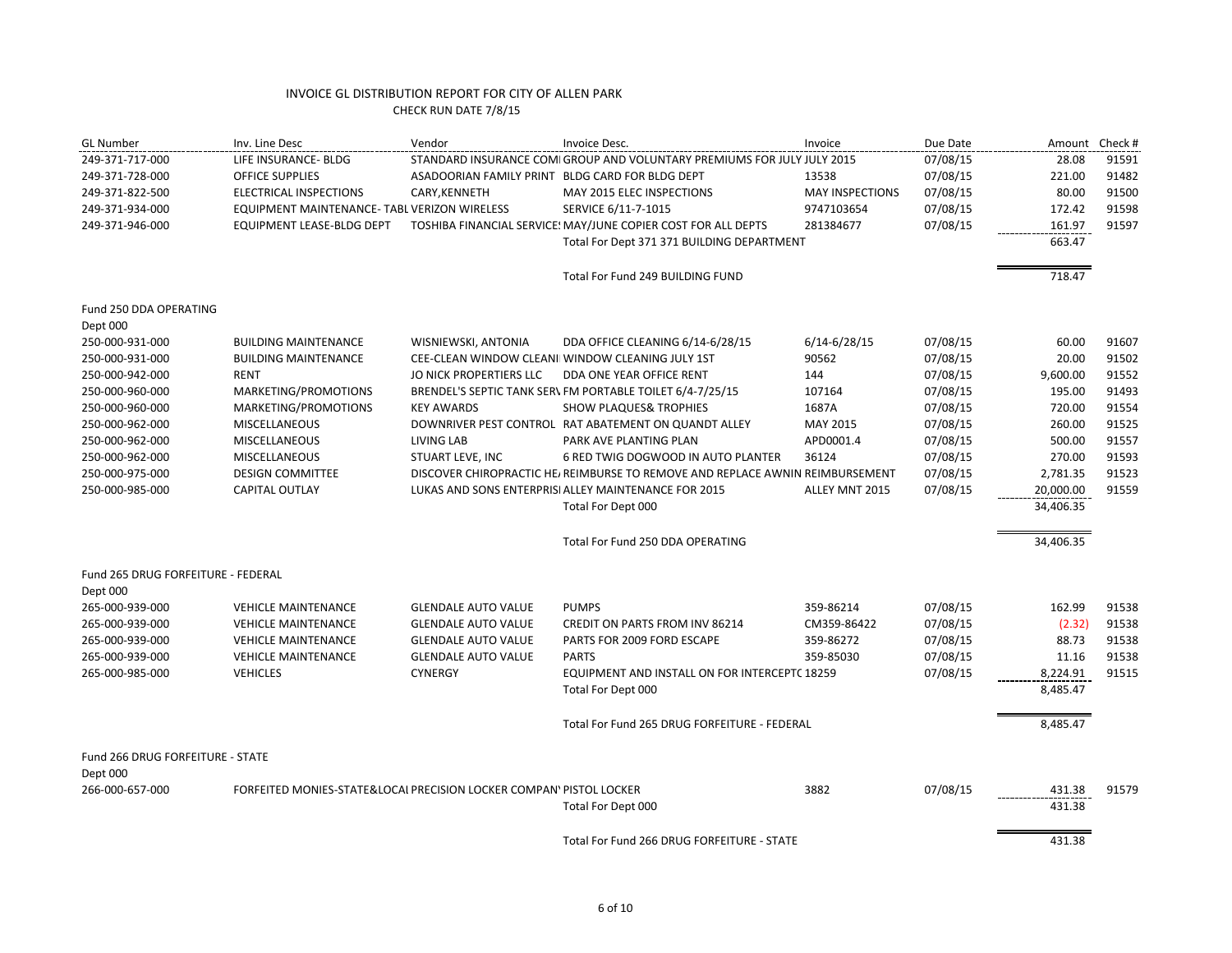| <b>GL Number</b>       | Inv. Line Desc              | Vendor                                  | Invoice Desc.                                                           | Invoice       | Due Date | Amount Check # |       |
|------------------------|-----------------------------|-----------------------------------------|-------------------------------------------------------------------------|---------------|----------|----------------|-------|
| Fund 271 LIBRARY       |                             |                                         |                                                                         |               |          |                |       |
| Dept 000               |                             |                                         |                                                                         |               |          |                |       |
| 271-000-716-000        | <b>MEDICAL- LIBRARY</b>     |                                         | STANDARD INSURANCE COMI GROUP AND VOLUNTARY PREMIUMS FOR JULY JULY 2015 |               | 07/08/15 | 12.00          | 91591 |
| 271-000-728-000        | <b>OFFICE SUPPLIES</b>      | GAYLORD BROS., INC.                     | <b>SIGN HOLDER</b>                                                      | 2370229       | 07/08/15 | 342.93         | 91537 |
| 271-000-728-000        | <b>OFFICE SUPPLIES</b>      | LOWER HURON SUPPLY CO. PMT FOR SUPPLIES |                                                                         | 389427        | 07/08/15 | 12.50          | 91558 |
| 271-000-728-000        | <b>OFFICE SUPPLIES</b>      | LOWER HURON SUPPLY CO. PMT FOR SUPPLIES |                                                                         | 389676        | 07/08/15 | 326.37         | 91558 |
| 271-000-728-000        | <b>OFFICE SUPPLIES</b>      | LOWER HURON SUPPLY CO. PMT FOR SUPPLIES |                                                                         | 389497        | 07/08/15 | 75.79          | 91558 |
| 271-000-728-000        | <b>OFFICE SUPPLIES</b>      | PETTY CASH - LIBRARY                    | REIMBURSEMENT FOR PUBLIC LIBRARY                                        | REIMBURSEMENT | 07/08/15 | 59.08          | 91575 |
| 271-000-757-000        | <b>OPERATING SUPPLIES</b>   |                                         | AMERICAN BUTTON MACHIN ACTIVATE MEMBERSHIP AND SUPPLIES                 | 105868        | 07/08/15 | 968.08         | 91478 |
| 271-000-757-000        | <b>OPERATING SUPPLIES</b>   | ORIENTAL TRADING CO.                    | <b>SUPPLIES FOR LIBRARY</b>                                             | 672125539-01  | 07/08/15 | 1,972.73       | 91571 |
| 271-000-757-000        | <b>OPERATING SUPPLIES</b>   | PETTY CASH - LIBRARY                    | REIMBURSEMENT FOR PUBLIC LIBRARY                                        | REIMBURSEMENT | 07/08/15 | 10.00          | 91575 |
| 271-000-757-000        | <b>OPERATING SUPPLIES</b>   | SWINEHART, BRANDI                       | REIMBURSEMENT FOR SUMMER READING PRO REIMBURSEMENT                      |               | 07/08/15 | 349.71         | 91594 |
| 271-000-828-000        | <b>MATERIALS</b>            | <b>BAKER &amp; TAYLOR</b>               | <b>MATERIALS</b>                                                        | 2030782611    | 07/08/15 | 4.68           | 91485 |
| 271-000-828-000        | <b>MATERIALS</b>            | <b>BAKER &amp; TAYLOR</b>               | <b>MATERIALS</b>                                                        | 2030753548    | 07/08/15 | 76.82          | 91485 |
| 271-000-828-000        | <b>MATERIALS</b>            | <b>BAKER &amp; TAYLOR</b>               | <b>MATERIALS</b>                                                        | 2030743401    | 07/08/15 | 76.50          | 91485 |
| 271-000-828-000        | <b>MATERIALS</b>            | <b>BAKER &amp; TAYLOR</b>               | <b>MATERIALS</b>                                                        | 2030725809    | 07/08/15 | 10.70          | 91485 |
| 271-000-828-000        | <b>MATERIALS</b>            | BESTSELLERS AUDIO, LLC                  | <b>AUDIOBOOKS</b>                                                       | 4940          | 07/08/15 | 392.00         | 91489 |
| 271-000-828-000        | <b>MATERIALS</b>            | <b>BRODART CO.</b>                      | <b>BOOKS</b>                                                            | B3943761      | 07/08/15 | 18.00          | 91494 |
| 271-000-828-000        | <b>MATERIALS</b>            | <b>BRODART CO.</b>                      | YOUNG ADULT SERVICE                                                     | M125122       | 07/08/15 | 2,834.16       | 91494 |
| 271-000-828-000        | <b>MATERIALS</b>            | <b>CENGAGE LEARING INC</b>              | <b>MATERIAL FOR LIBRARY</b>                                             | 55290973      | 07/08/15 | 84.77          | 91503 |
| 271-000-828-000        | <b>MATERIALS</b>            | DEARREADER.COM                          | <b>NEW BOOK ALERTS</b>                                                  | 316921        | 07/08/15 | 1,710.00       | 91517 |
| 271-000-828-000        | <b>MATERIALS</b>            | DEARREADER.COM                          | <b>ONLINE BOOK CLUBS</b>                                                | 316922        | 07/08/15 | 475.00         | 91517 |
| 271-000-828-000        | <b>MATERIALS</b>            | HYLAND SOFTWARE, INC.                   | PMT FOR MICROFILM MONTH OF MAY & JUNE 309060                            |               | 07/08/15 | 182.84         | 91548 |
| 271-000-828-000        | <b>MATERIALS</b>            | <b>INFOBASE PUBLISHING</b>              | <b>1YEAR ONLINE SUBSCRIPTION</b>                                        | 268603        | 07/08/15 | 7,352.02       | 91549 |
| 271-000-828-000        | <b>MATERIALS</b>            | THE LIBRARY NETWORK                     | PMT FOR ZINIO                                                           | 52205         | 07/08/15 | 14.72          | 91595 |
| 271-000-828-000        | <b>MATERIALS</b>            |                                         | CENTER POINT LARGE PRINT PREPAID STANDING ORDER 7/2015-6/2/2016 1296110 |               | 07/08/15 | 2,617.20       | 91504 |
| 271-000-853-000        | <b>TELEPHONE</b>            | <b>AT &amp; T</b>                       | SERVICE 6/10-7/9/15                                                     | 313928410206  | 07/08/15 | 115.18         | 91483 |
| 271-000-920-000        | <b>UTILITIES</b>            | <b>DTE ENERGY</b>                       | SERVICES 5/22-6/23/15 8100 ALLEN RD                                     | 194036500214  | 07/08/15 | 1,289.54       | 91526 |
| 271-000-920-000        | <b>UTILITIES</b>            | <b>DTE ENERGY</b>                       | SERVICE 5/22-6/23/15 8100 ALLEN RD                                      | 457346800172  | 07/08/15 | 90.95          | 91529 |
| 271-000-931-000        | <b>BUILDING MAINTENANCE</b> | <b>GRAINGER</b>                         | <b>PARTS</b>                                                            | 9766170840    | 07/08/15 | 564.00         | 91542 |
| 271-000-931-000        | <b>BUILDING MAINTENANCE</b> | <b>GRAINGER</b>                         | <b>PARTS</b>                                                            | 9773491106    | 07/08/15 | 141.00         | 91542 |
| 271-000-931-000        | <b>BUILDING MAINTENANCE</b> | DETROIT SUPPORT CENTER                  | COMMERCIAL CLEANING 7/1-7/31/15                                         | 1340227403    | 07/08/15 | 835.00         | 91519 |
| 271-000-943-000        | EQUIPMENT RENTAL-LIB        |                                         | TOSHIBA FINANCIAL SERVICE: MAY/JUNE COPIER COST FOR ALL DEPTS           | 281384677     | 07/08/15 | 225.63         | 91597 |
| 271-000-985-000        | <b>CAPITAL OUTLAY</b>       | <b>BUCCILLI GROUP, LLC</b>              | INSPECTION SERVICE K WOOD/R TOLLIVER                                    | 1173          | 07/08/15 | 1,620.00       | 91497 |
| 271-000-985-000        | <b>CAPITAL OUTLAY</b>       | <b>BUCCILLI GROUP, LLC</b>              | INSPECT SERV R TOLLIVER/K BUCCILLI 6/1-6/5/1163                         |               | 07/08/15 | 1,917.00       | 91497 |
|                        |                             |                                         | Total For Dept 000                                                      |               |          | 26,776.90      |       |
|                        |                             |                                         | Total For Fund 271 LIBRARY                                              |               |          | 26,776.90      |       |
| Fund 592 WATER & SEWER |                             |                                         |                                                                         |               |          |                |       |
| Dept 000               |                             |                                         |                                                                         |               |          |                |       |
| 592-000-461-000        | <b>WATER SALES</b>          | MESIC, RON                              | WATER REFUND OVERPMT ON 14589 PHILOME REFUND<br>Total For Dept 000      |               | 07/08/15 | 40.68<br>40.68 | 91562 |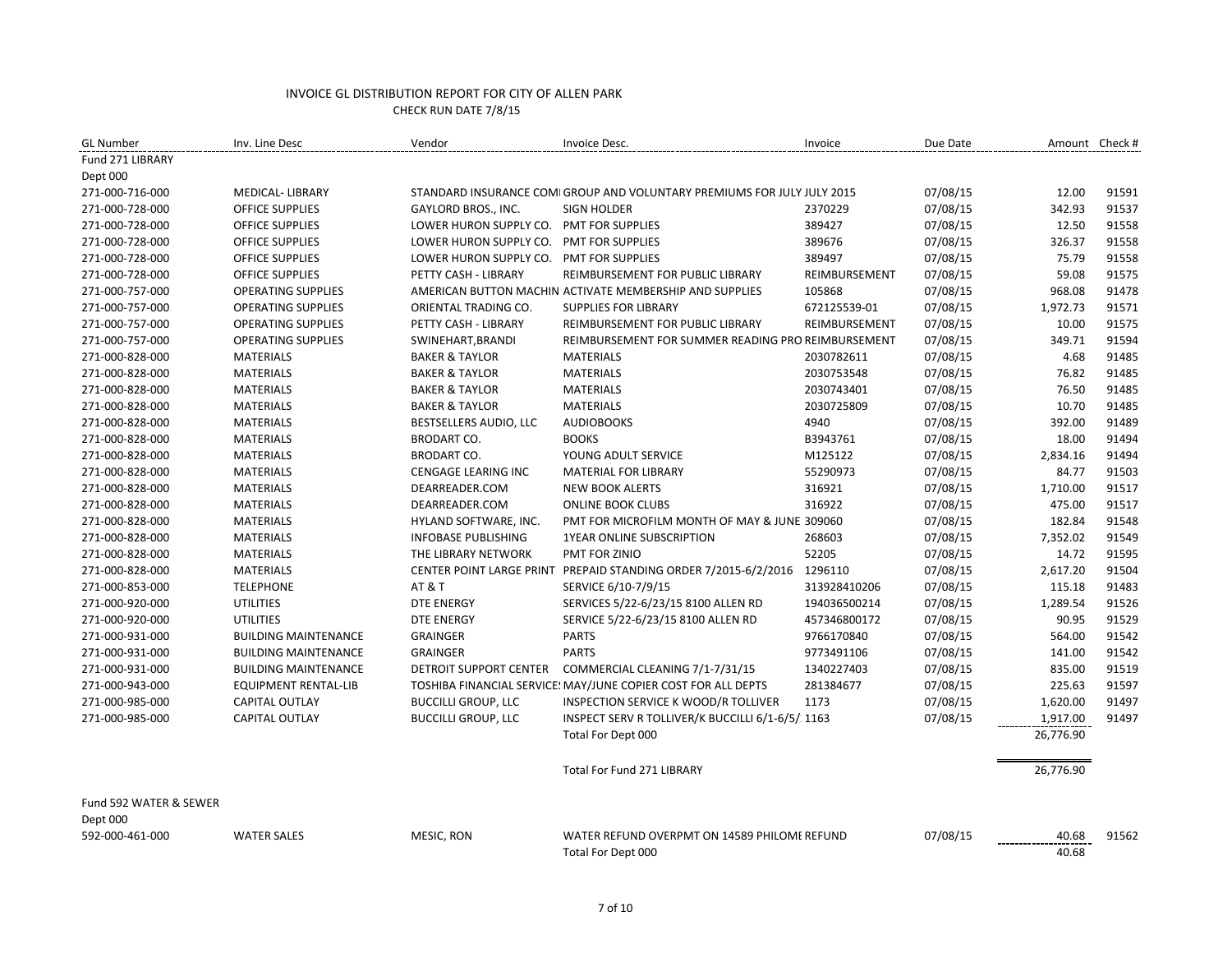| <b>GL Number</b>             | Inv. Line Desc                              | Vendor                                       | Invoice Desc.                                                                                         | Invoice           | Due Date | Amount Check # |       |
|------------------------------|---------------------------------------------|----------------------------------------------|-------------------------------------------------------------------------------------------------------|-------------------|----------|----------------|-------|
| Dept 601 601 WATER AND SEWER |                                             |                                              |                                                                                                       |                   |          |                |       |
| 592-601-604-000              | <b>IWC CHARGES - DETROIT</b>                |                                              | DETROIT WATER & SEWAGE I IWC CHARGES FOR MAY 2015                                                     | <b>MAY IWC</b>    | 07/08/15 | 4,099.64       | 91521 |
| 592-601-605-000              | SEWAGE DISPOSAL - DETROIT                   |                                              | DETROIT WATER & SEWAGE I SEWAGE DISPOSAL CHARGES FOR MAY 2015                                         | <b>MAY SEWAGE</b> | 07/08/15 | 53,900.00      | 91522 |
| 592-601-605-100              | <b>DETROIT POLLUTANTS</b>                   | DETROIT WATER & SEWAGE I POLLUTANT SURCHARGE |                                                                                                       | MARPOLLUTANT      | 07/08/15 | 380.80         | 91520 |
| 592-601-607-300              | EXCESS FLOWS - WAYNE COUNTY WAYNE COUNTY    |                                              | JUNE 2015 FIXED EXCESS                                                                                | 279907            | 07/08/15 | 64,549.00      | 91600 |
| 592-601-643-000              | <b>UTILITIES</b>                            | AT&T                                         | AERV 6/10-7/9/15                                                                                      | 313928281006      | 07/08/15 | 30.12          | 91483 |
| 592-601-643-000              | <b>UTILITIES</b>                            | <b>AT &amp; T</b>                            | SERV 6/10-7/9/15                                                                                      | 313928166606      | 07/08/15 | 316.84         | 91483 |
| 592-601-643-000              | <b>UTILITIES</b>                            | <b>AT &amp; T</b>                            | SERV 6/10-7/9/15                                                                                      | 313928148006      | 07/08/15 | 22.33          | 91483 |
| 592-601-643-000              | <b>UTILITIES</b>                            | <b>AT &amp; T</b>                            | SERV 6/10-7/9/15                                                                                      | 313382232006      | 07/08/15 | 22.46          | 91483 |
| 592-601-643-000              | <b>UTILITIES</b>                            | <b>DTE ENERGY</b>                            | SERVICES 05/06-06/05 4245 ALLEN                                                                       | 194036500180      | 07/08/15 | 119.23         | 91526 |
| 592-601-643-000              | <b>UTILITIES</b>                            | <b>DTE ENERGY</b>                            | SERVICES 5/6-6/5/15 4320 LAURENCE                                                                     | 194036500131      | 07/08/15 | 35.61          | 91526 |
| 592-601-643-000              | <b>UTILITIES</b>                            | <b>DTE ENERGY</b>                            | SERVICES 5/6-6/5/15 4230 LAURENCE                                                                     | 194036500263      | 07/08/15 | 109.17         | 91526 |
| 592-601-667-001              | <b>VEHICLE MAINTENANCE</b>                  | <b>BELLE TIRE DISTRIBUTORS</b>               | SERVICES ON TRUCK INSTALLATION                                                                        | 26307698          | 07/08/15 | 288.00         | 91488 |
| 592-601-667-001              | <b>VEHICLE MAINTENANCE</b>                  | <b>GLENDALE AUTO VALUE</b>                   | PARTS FOR PANEL VAN                                                                                   | 359-85854         | 07/08/15 | 8.99           | 91538 |
| 592-601-667-001              | <b>VEHICLE MAINTENANCE</b>                  | <b>GRAINGER</b>                              | <b>PARTS</b>                                                                                          | 9751987737        | 07/08/15 | 2.98           | 91542 |
|                              |                                             |                                              |                                                                                                       |                   |          |                | 91550 |
| 592-601-667-001              | <b>VEHICLE MAINTENANCE</b>                  | JACK DOHENY COMPANIES                        | <b>SUPPLIES</b>                                                                                       | A84116            | 07/08/15 | 900.00         |       |
| 592-601-667-001              | <b>VEHICLE MAINTENANCE</b>                  | <b>MICHIGAN CAT</b>                          | <b>PARTS</b>                                                                                          | PD5249062         | 07/08/15 | 8.93           | 91563 |
| 592-601-667-001              | <b>VEHICLE MAINTENANCE</b>                  | <b>MICHIGAN CAT</b>                          | <b>SUPPLIES</b>                                                                                       | SD5245220         | 07/08/15 | 3,045.34       | 91563 |
| 592-601-671-001              | <b>SEWER MAINTENANCE</b>                    | PETTY CASH - WATER                           | REIMBURSEMENT FOR WATER DEPT VAR DEPT REIMBURSEMENT                                                   |                   | 07/08/15 | 41.23          | 91577 |
| 592-601-673-001              | <b>MAIN MAINTENANCE</b>                     | <b>BRONER</b>                                | <b>SUPPLIES</b>                                                                                       | 190777            | 07/08/15 | 99.83          | 91495 |
| 592-601-673-001              | <b>MAIN MAINTENANCE</b>                     | ETNA SUPPLY COMPANY                          | <b>PARTS FOR VEHICLE</b>                                                                              | S101448852.001    | 07/08/15 | 45.55          | 91531 |
| 592-601-673-001              | <b>MAIN MAINTENANCE</b>                     | JOHN D. OSBORNE TRUCKING CLASS 2 FILL SAND   |                                                                                                       | 05460             | 07/08/15 | 418.15         | 91553 |
| 592-601-673-001              | <b>MAIN MAINTENANCE</b>                     | MUNICIPAL SUPPLY CO                          | <b>PARTS</b>                                                                                          | INV69119          | 07/08/15 | 68.25          | 91569 |
| 592-601-673-001              | <b>MAIN MAINTENANCE</b>                     | PETTY CASH - WATER                           | REIMBURSEMENT FOR WATER DEPT VAR DEPT REIMBURSEMENT                                                   |                   | 07/08/15 | 46.55          | 91577 |
| 592-601-677-001              | HYDRANT MAINTENANCE                         | EJ USA, INC                                  | <b>SUPPLIES</b>                                                                                       | 3837021           | 07/08/15 | 3,385.95       | 91530 |
| 592-601-678-001              | <b>METER MAINTENANCE</b>                    | ETNA SUPPLY COMPANY                          | PARTS FOR VEHICLE                                                                                     | S101448852.001    | 07/08/15 | 2,080.00       | 91531 |
| 592-601-678-001              | <b>METER MAINTENANCE</b>                    | ETNA SUPPLY COMPANY                          | <b>PARTS</b>                                                                                          | S101457748.001    | 07/08/15 | 611.75         | 91531 |
| 592-601-678-001              | <b>METER MAINTENANCE</b>                    | PETTY CASH - WATER                           | REIMBURSEMENT FOR WATER DEPT VAR DEPT REIMBURSEMENT                                                   |                   | 07/08/15 | 12.72          | 91577 |
| 592-601-678-002              | STORM/CB MAINTENANCE                        |                                              | DOMINIC GAGLIO CONSTRUC REPAIR CATCH BASIN ON BUCKINGHAM COURT 11251                                  |                   | 07/08/15 | 2,870.00       | 91524 |
| 592-601-678-002              | STORM/CB MAINTENANCE                        | EJ USA, INC                                  | <b>SUPPLIES</b>                                                                                       | 3840293           | 07/08/15 | 1,376.06       | 91530 |
| 592-601-678-002              | STORM/CB MAINTENANCE                        | PETTY CASH - WATER                           | REIMBURSEMENT FOR WATER DEPT VAR DEPT REIMBURSEMENT                                                   |                   | 07/08/15 | 37.99          | 91577 |
| 592-601-678-003              | PAVEMENT REPAIRS                            | <b>BUCCILLI GROUP, LLC</b>                   | <b>INSPECTION SERVICE ANDREW HASS</b>                                                                 | 1145              | 07/08/15 | 594.00         | 91497 |
| 592-601-678-003              | <b>PAVEMENT REPAIRS</b>                     |                                              | DOMINIC GAGLIO CONSTRUC REMOVE/REPLACE CONC SIDEWALK PMT #8                                           | 11258             | 07/08/15 | 8,209.00       | 91524 |
| 592-601-712-000              | CLOTHING, CLEANING INV 7216808 CINTAS CORP. |                                              | WATER UNIFORMS FOR 5/1-5/31/15                                                                        | 72116841MAY       | 07/08/15 | 305.36         | 91507 |
| 592-601-716-000              | MEDICAL-WATER/SEWER                         |                                              | STANDARD INSURANCE COMI GROUP AND VOLUNTARY PREMIUMS FOR JULY JULY 2015                               |                   | 07/08/15 | 54.00          | 91591 |
| 592-601-717-000              |                                             |                                              | RETIREE HEALTH BENEFITS-WATEI STANDARD INSURANCE COMI GROUP AND VOLUNTARY PREMIUMS FOR JULY JULY 2015 |                   | 07/08/15 | 258.10         | 91591 |
| 592-601-757-000              | <b>OPERATING SUPPLIES BASIN</b>             | <b>SAM'S CLUB DIRECT</b>                     | SUPPLIES FOR VARIOUS DEPT 5/21-6/17/15                                                                | 0402519749089JUN  | 07/08/15 | 8.38           | 91586 |
| 592-601-960-000              | <b>TRAINING &amp; EDUCATION</b>             | PETTY CASH - WATER                           | REIMBURSEMENT FOR WATER DEPT VAR DEPT REIMBURSEMENT                                                   |                   | 07/08/15 | 15.00          | 91577 |
| 592-601-962-000              | MISCELLANEOUS                               | AT&T                                         | SERV 6/10-7/9/15                                                                                      | 313425037206      | 07/08/15 | 147.32         | 91483 |
| 592-601-962-000              | <b>MISCELLANEOUS</b>                        | PETTY CASH - WATER                           | REIMBURSEMENT FOR WATER DEPT VAR DEPT REIMBURSEMENT                                                   |                   | 07/08/15 | 7.95           | 91577 |
| 592-601-987-100              | CAPITAL OUTLAY - SAW GRANT                  | CDW GOVERNMENT, INC.                         | PARTS FOR DPS                                                                                         | VZ62980           | 07/08/15 | 4,164.44       | 91501 |
| 592-601-987-100              | <b>CAPITAL OUTLAY - SAW GRANT</b>           | CDW GOVERNMENT, INC.                         | <b>PARTS DPS</b>                                                                                      | VZ69144           | 07/08/15 | 327.12         | 91501 |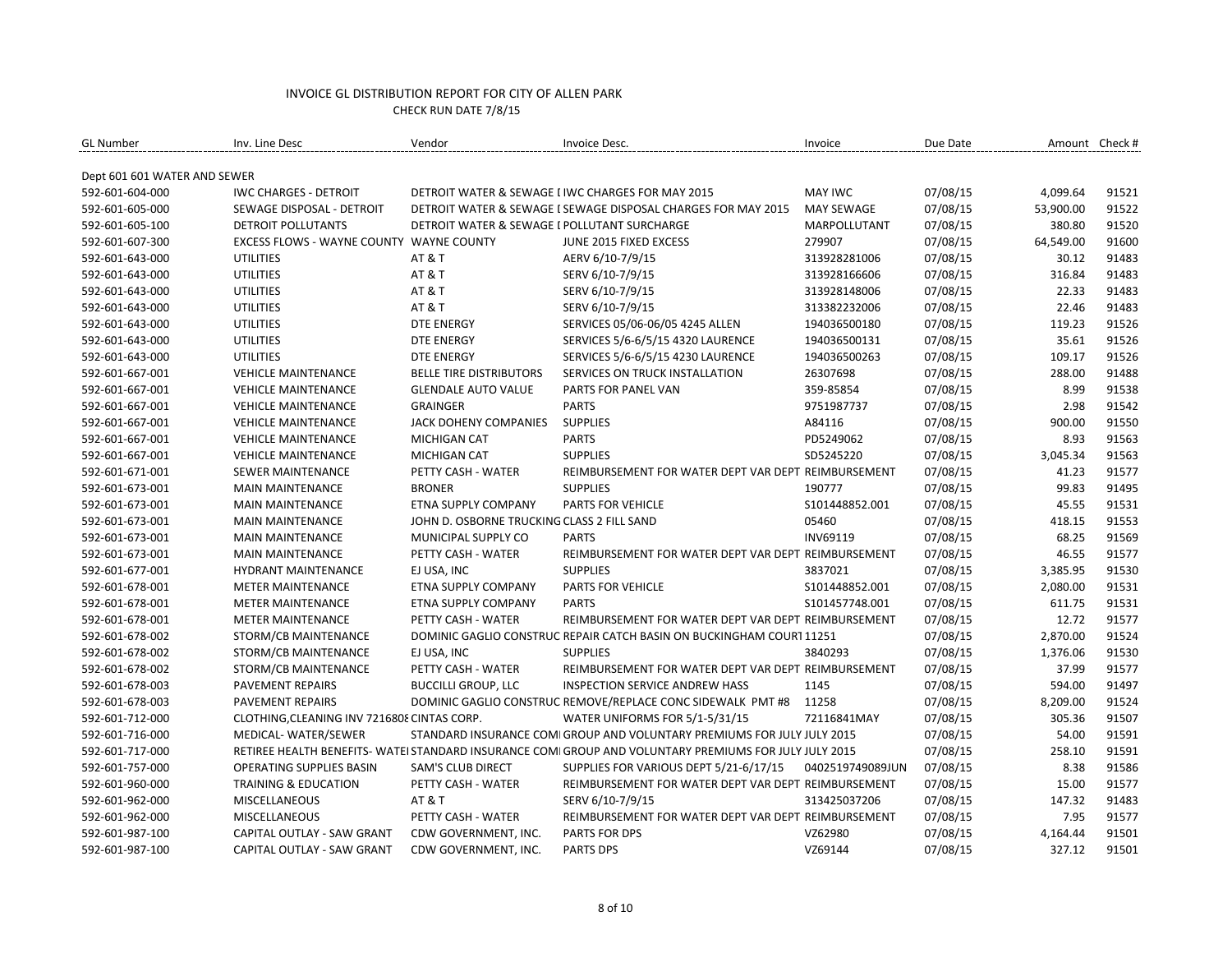| <b>GL Number</b>          | Inv. Line Desc                  | Vendor                                    | Invoice Desc.                                                           | Invoice          | Due Date |            | Amount Check # |
|---------------------------|---------------------------------|-------------------------------------------|-------------------------------------------------------------------------|------------------|----------|------------|----------------|
| 592-601-987-100           | CAPITAL OUTLAY - SAW GRANT      | <b>RITTER GIS INC</b>                     | GEO REFERENCE RECORD DRAWING TASK 1.A 2015-0087                         |                  | 07/08/15 | 13,321.44  | 91583          |
| 592-601-987-100           | CAPITAL OUTLAY - SAW GRANT      | <b>RITTER GIS INC</b>                     | TASK 3.A SYSTEM DEVELOPMENT FOR CWOL-A 2015-0088                        |                  | 07/08/15 | 14,450.00  | 91583          |
|                           |                                 |                                           | Total For Dept 601 601 WATER AND SEWER                                  |                  |          | 180,795.58 |                |
| Dept 603 603 BASIN        |                                 |                                           |                                                                         |                  |          |            |                |
| 592-603-716-000           | <b>EMPLOYEE BENEFITS-BASIN</b>  |                                           | STANDARD INSURANCE COMI GROUP AND VOLUNTARY PREMIUMS FOR JULY JULY 2015 |                  | 07/08/15 | 12.00      | 91591          |
| 592-603-853-000           | <b>TELEPHONE</b>                | <b>AT &amp; T</b>                         | SERV 06/10-07/09/15                                                     | 313928681106     | 07/08/15 | 28.94      | 91483          |
| 592-603-853-000           | <b>TELEPHONE</b>                | AT&T                                      | SERV 06/10-7/9                                                          | 313928334006     | 07/08/15 | 28.94      | 91483          |
| 592-603-853-000           | <b>TELEPHONE</b>                | AT&T                                      | SERV 6/10-7/9/15                                                        | 313583086606     | 07/08/15 | 154.25     | 91483          |
| 592-603-853-000           | <b>TELEPHONE</b>                | <b>AT &amp; T</b>                         | SERV 6/10-7/9/15                                                        | 313441172506     | 07/08/15 | 22.33      | 91483          |
| 592-603-920-000           | <b>UTILITIES</b>                | <b>DTE ENERGY</b>                         | SERVICES 5/12-6/11/15                                                   | 273546100010     | 07/08/15 | 46.13      | 91526          |
| 592-603-931-000           | <b>BUILDING MAINTENANCE</b>     | <b>GRAINGER</b>                           | <b>SUPPLIES</b>                                                         | 9761774273       | 07/08/15 | 755.37     | 91542          |
| 592-603-931-000           | <b>BUILDING MAINTENANCE</b>     | S & W PLUMBING                            | REPAIR PARTS FOR THE BASIN                                              | 14371            | 07/08/15 | 62.60      | 91585          |
| 592-603-931-000           | <b>BUILDING MAINTENANCE DPS</b> | <b>SAM'S CLUB DIRECT</b>                  | SUPPLIES FOR VARIOUS DEPT 5/21-6/17/15                                  | 0402519749089JUN | 07/08/15 | 150.61     | 91586          |
| 592-603-931-000           | <b>BUILDING MAINTENANCE</b>     | WILLIAM F. SELL & SON                     | <b>SUPPLIES</b>                                                         | 170793           | 07/08/15 | 306.90     | 91606          |
| 592-603-931-000           | <b>BUILDING MAINTENANCE</b>     | WILLIAM F. SELL & SON                     | <b>SUPPLIES</b>                                                         | 170792           | 07/08/15 | 429.00     | 91606          |
| 592-603-939-000           | <b>VEHICLE MAINTENANCE</b>      | <b>GLENDALE AUTO VALUE</b>                | PARTS CAMERA TRAILER                                                    | 359-86446        | 07/08/15 | 75.75      | 91538          |
| 592-603-939-000           | <b>VEHICLE MAINTENANCE</b>      | <b>GRAINGER</b>                           | <b>PARTS</b>                                                            | 9769665168       | 07/08/15 | 20.48      | 91542          |
| 592-603-939-000           | <b>VEHICLE MAINTENANCE</b>      | <b>GRAINGER</b>                           | <b>CREDIT ON RETURN PARTS</b>                                           | 9762654318       | 07/08/15 | (366.40)   | 91542          |
| 592-603-939-000           | <b>VEHICLE MAINTENANCE</b>      | JACK DOHENY COMPANIES                     | <b>SUPPLIES</b>                                                         | A83282           | 07/08/15 | 2,810.00   | 91550          |
| 592-603-939-000           | <b>VEHICLE MAINTENANCE</b>      | WILLIAM F. SELL & SON                     | <b>SUPPLIES</b>                                                         | 169043           | 07/08/15 | 2,100.00   | 91606          |
|                           |                                 |                                           | Total For Dept 603 603 BASIN                                            |                  |          | 6,636.90   |                |
|                           |                                 |                                           | Total For Fund 592 WATER & SEWER                                        |                  |          | 187,473.16 |                |
| Fund 701 TRUST AND AGENCY |                                 |                                           |                                                                         |                  |          |            |                |
| Dept 000                  |                                 |                                           |                                                                         |                  |          |            |                |
| 701-000-242-000           | <b>CITY FESTIVITIES ESCROW</b>  | BROWNSTOWN RECREATION SHOWMOBILE RENTAL   |                                                                         | <b>RENTAL</b>    | 07/08/15 | 700.00     | 91496          |
| 701-000-242-000           | <b>CITY FESTIVITIES ESCROW</b>  | CARULLO, TAMMY                            | REFUND OF BOOTH FEE                                                     | <b>REFUND</b>    | 07/08/15 | 200.00     | 91499          |
| 701-000-242-000           | <b>CITY FESTIVITIES ESCROW</b>  | MCKAY, CINDY                              | REFUND OF BOOTH FEE                                                     | <b>REFUND</b>    | 07/08/15 | 75.00      | 91561          |
| 701-000-249-000           | <b>FLOWER BED ESCROW</b>        | D & L GARDEN CENTER, INC. SUPPLIES PLANTS |                                                                         | 82483            | 07/08/15 | 71.93      | 91516          |
| 701-000-249-000           | <b>FLOWER BED ESCROW</b>        |                                           | FOUR STAR GREENHOUSE, IN FLOWERS FOR 2015 ADOPT A FLOWERBED PRC 352675  |                  | 07/08/15 | 111.41     | 91535          |
| 701-000-249-000           | <b>FLOWER BED ESCROW</b>        | PETTY CASH - D.P.S.                       | REIMBURSEMENT FOR DPS PETTY CASH                                        | REIMBURSEMENT    | 07/08/15 | 50.00      | 91574          |
|                           |                                 |                                           | Total For Dept 000                                                      |                  |          | 1,208.34   |                |
|                           |                                 |                                           | Total For Fund 701 TRUST AND AGENCY                                     |                  |          | 1,208.34   |                |
|                           |                                 |                                           |                                                                         |                  |          |            |                |
|                           |                                 | Fund Totals:                              |                                                                         |                  |          |            |                |
|                           |                                 |                                           | Fund 101 GENERAL FUND                                                   |                  |          | 354,184.10 |                |
|                           |                                 |                                           | Fund 202 MAJOR STREET FUND                                              |                  |          | 5,459.98   |                |
|                           |                                 |                                           | Fund 203 LOCAL STREET FUND                                              |                  |          | 135,429.80 |                |
|                           |                                 |                                           | Fund 226 RUBBISH FUND                                                   |                  |          | 134,858.03 |                |